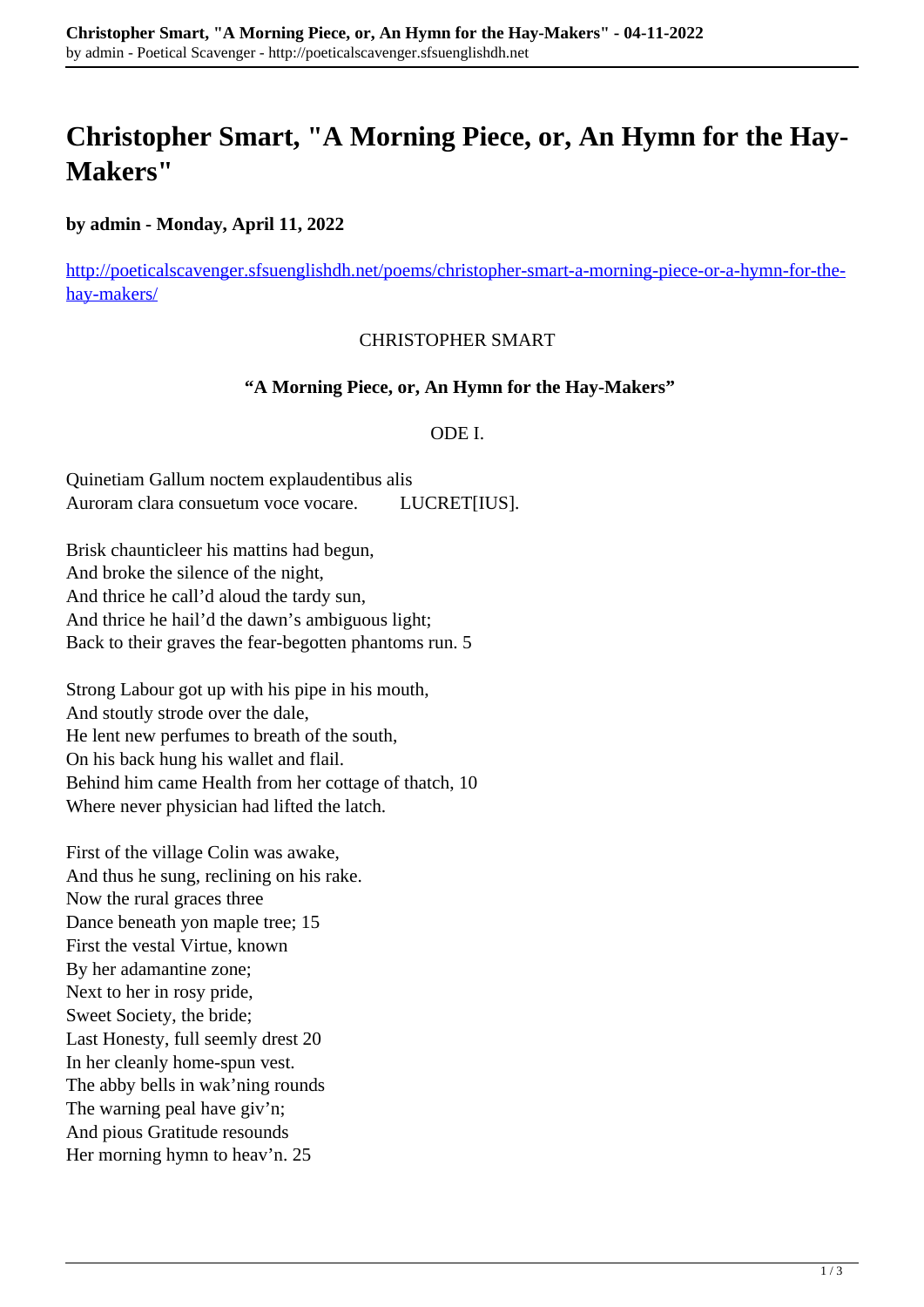All nature wakes---the birds unlock their throats, And mock the shepherd's rustic notes. All alive o'er the lawn, Full glad of the dawn, The little lambkins play, 30 Sylvia and Sol arise,---and all is day---

Come, my mates, let us work, And all hands to the fork, While the Sun shines, our Hay-cocks to make, So fine is the Day, 35 And so fragrant the Hay, That the Meadow's as blithe as the Wake.

Our voices let's raise In Phoebus's praise, Inspir'd by so glorious a theme, 40 Our musical words Shall be join'd by the birds, And we'll dance to the tune of the stream.

## **NOTES:**

**Epigraph** *Quinetiam Gallum noctem explaudentibus alis/Auroram clara consuetum voce vocare* From Lucretius, *De Rerum Natura*, Book IV, ll. 714-715. "For the Cock, that claps his Wings and drives away the Darkness, and by his clear Notes calls forth the Morning Light" (Guernier, and others, *T. Lucretius Carus Of the Nature of Things, in Six Books* [London, 1743], vol. 2, p. 63).

**1** *chaunticleer* Proverbial name for a rooster; *mattins* "The service of morning prayer, especially in the Anglican Church compare evensong, vespers" (*OED*).

**9** *flail* "A tool that has a long handle with a stick swinging from it, used especially in the past to separate grains of wheat from their dry outer covering, by beating the wheat" (*OED*).

**17** *adamantine* "Rigidly firm: unyielding adamantine discipline" (*OED*).

**23** *peal* "A loud ringing of a bell or bells" (*OED*).

**30** *lambkins* "Young lambs" (*OED*).

**33** *fork* Pitchfork.

**37** *blithe* "Cheerful" (*OED*); W*ake "*Rows of green damp grass" (James Orchard Halliwell, *Dictionary of Archaic and Provincial Words*, vol. 2 [London, 1872], p. 913)

**39** *Phoebus* "God identified with the sun" (*OED*).